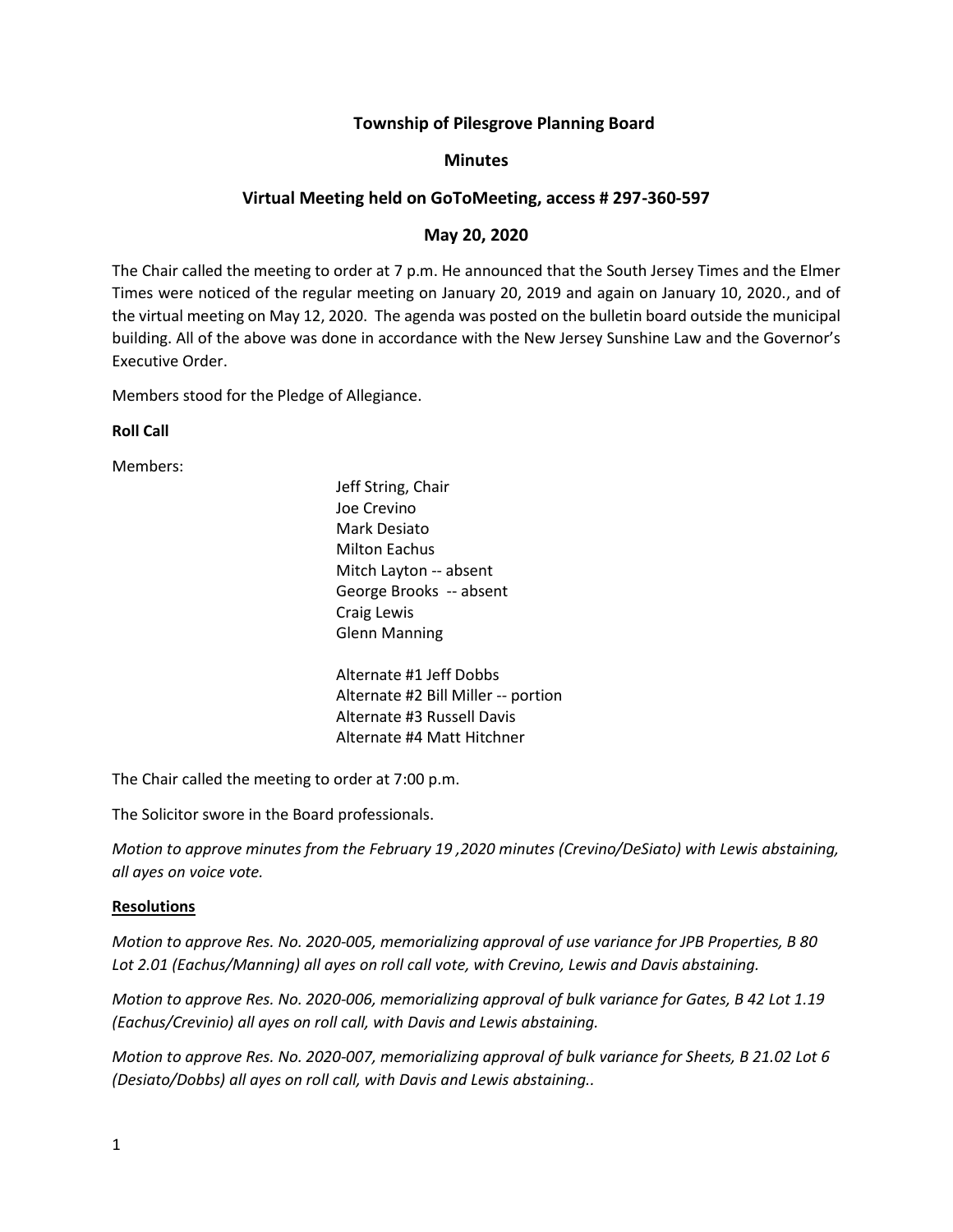# **Determination of Completeness**

# **2020-003 Timmerman, Bulk Variance B 12, Lot 17.04**

Engineer reviewed his report. Bulk variance required for lot coverage. He has no objection to the waivers requested and the application being deemed complete.

# *Motion to determine complete, (Crevino/Dobbs) all ayes on voice vote.*

Mr. Timmerman asked if the Board could go forward with the meeting, He said it was properly noticed and did not need to re-notice for the meeting when it was scheduled for the municipal building. He said he was advised a new notice was required for the virtual meeting, but the paper could not publish in time and he has spent considerable funding. The Solicitor said the remote meeting requires different notification. He sympathized, but since it does not meet the 10 days and he is not comfortable because the application could be jeopardized. The applicant read language in his initial notice that he believes would cover the situation, and he said he is willing to accept the possibility of it being jeopardized. The Solicitor said the approval could be in doubt without the 10 days notice, even though the notice was submitted in time and the paper took longer than normal to publish. The Solicitor said if the applicant is willing to take the risk if the vote is challenged, the board could move forward. Mr. Lewis asked about risk to the Board. The Solicitor said a neighbor could sue, claiming they were not properly noticed, the Board could be dragged into the lawsuit and the applicant is not able to cover those costs. The applicant said the neighbors were properly noticed; it was only the paper that was delayed. The Board discussed the request.

# **The Board continued with a public hearing for Final Approval.**

The applicant was sworn in. Mr. Timmerman said he wants to build a pool with decking. Mr. Dobbs asked about drainage. In response to questions, the applicant said the land is flat and the water drains toward Woodstown – left – into fields, not onto neighbor properties. He said the house as it sits is how it was when he bought it five years ago, and this is approximately 1 per cent increase in lot coverage. The Planner advised on hardship and criteria needed for a variance. There were no other comments.

*Motion to open to the pubic (Crevino/Desiato) all ayes on voice vote. No one from the public commented. Motion to close to the public (Crevino/Desiato) all ayes on voice vote.* 

*Motion to approve above ground pool and 1000 square foot deck under a bulk variance for yard coverage (Crevino/Desiato ) all ayes on roll call.*

Mr. Timmerman thanked the Board.

The Solicitor said he should wait for the Resolution to be approved, but he could talk with the zoning officer and construction official.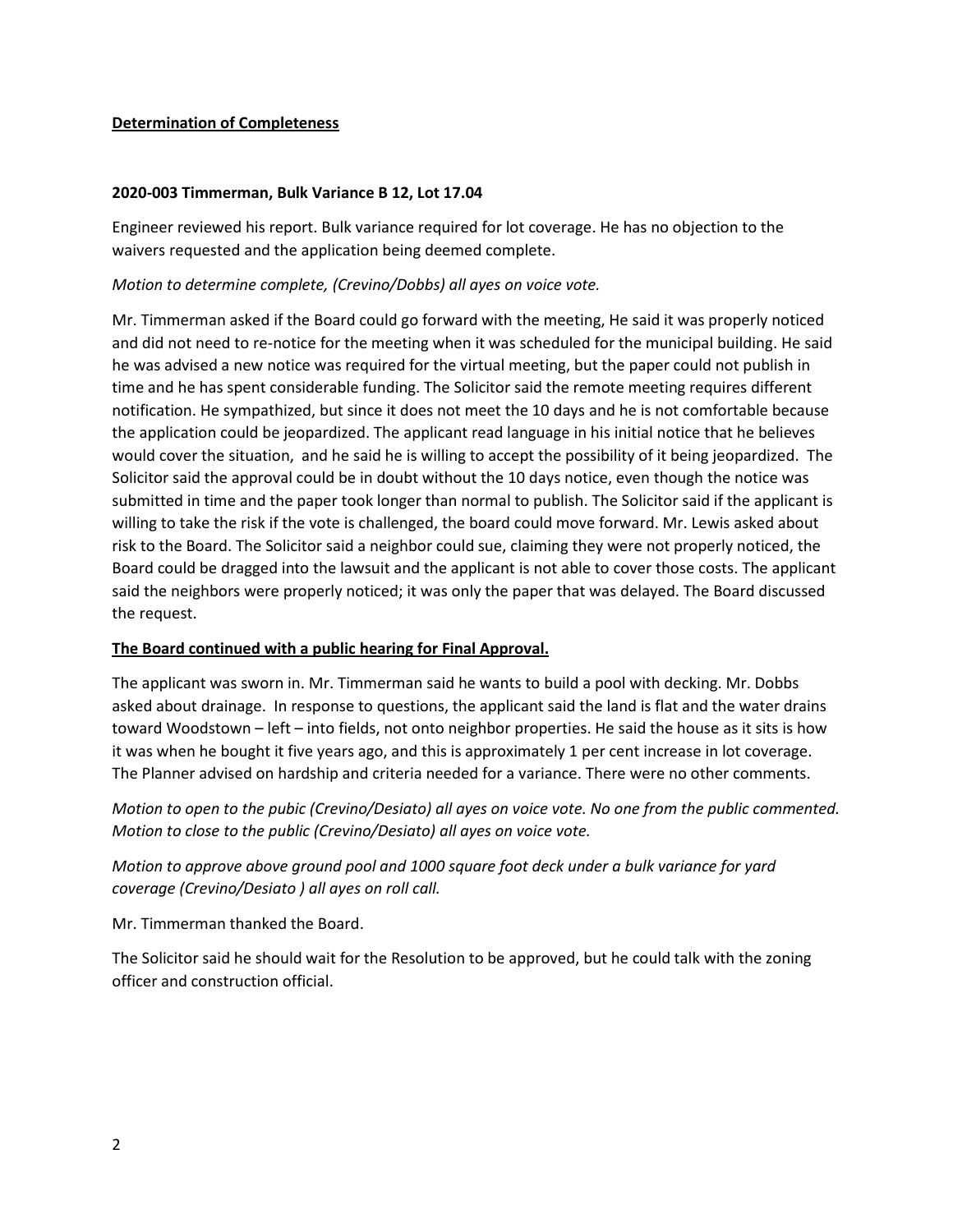### **2020-004 Buffalo Productions, Use Variance, B 80 Lot 2.03**

The Engineer read his report, stating the property would be used for goods and services for architectural trims . He recommended the application be deemed complete. The Planner said his letter will be available at the final hearing. The Engineer recommended the applicant be deemed complete.

*Motion to deem the application of Buffalo Productions complete, (Desiato/Dobbs), all ayes on roll call, with Crevino and Lewis abstaining.*

The Solicitor said since the applicant is an LLC, an attorney must be present for the final approval hearing.

### **2020-006 Rastelli, Major Subdivision, Preliminary and Final Major Subdivision, B 28-Lot 2.**

The Engineer said the property currently includes one Single Family Dwelling with a drive. The application is to create four additional lots with improvements in an RR district. The Engineer recommended all waivers be addressed during the hearing. He recommended the application be deemed complete.

*Motion to deem the Rastelli application complete, (Desiato/Lewis) all ayes on roll call vote.*

### **2020-007 Cohen/Pilesgrove Partners, Preliminary Major Subdivision, B 28, L2.**

The Engineer reviewed his report. The property is about 48 acres, under cultivation. Two new lots are proposed, each 3 acres in size, for residential dwellings. It's considered a major subdivision due to previous subdivisions from the mother lot.

The Engineer recommended pesticide testing be done on the property. The applicant's engineer, Rami Nassar, said that would be done on the two new residential lots. The Engineer agreed. The Engineer said he had no objection to the application being deemed complete.

The Chair advised the public to wait for public comment.

*Motion to deem Cohen/Pilesgrove Partners complete (Dobbs/Lewis) all ayes on roll call.* The Solicitor advised the applicant to get an updated public notice list.

#### **2020-008 Yurgin, Minor Site Plan and Use Variance, B 79 Lot 1**

The Engineer reviewed his report. Approval is sought to use an existing truck sales and service property to add manufacturing of truck bodies and to build a new masonary building. The Engineer reviewed the check list. He had no objection to recommending the application complete.

*Motion to deem the Yurgin application complete (Desiato/Dobbs) all aye on roll call vote, with Mr, Crevino and Mr. Lewis abstaining.*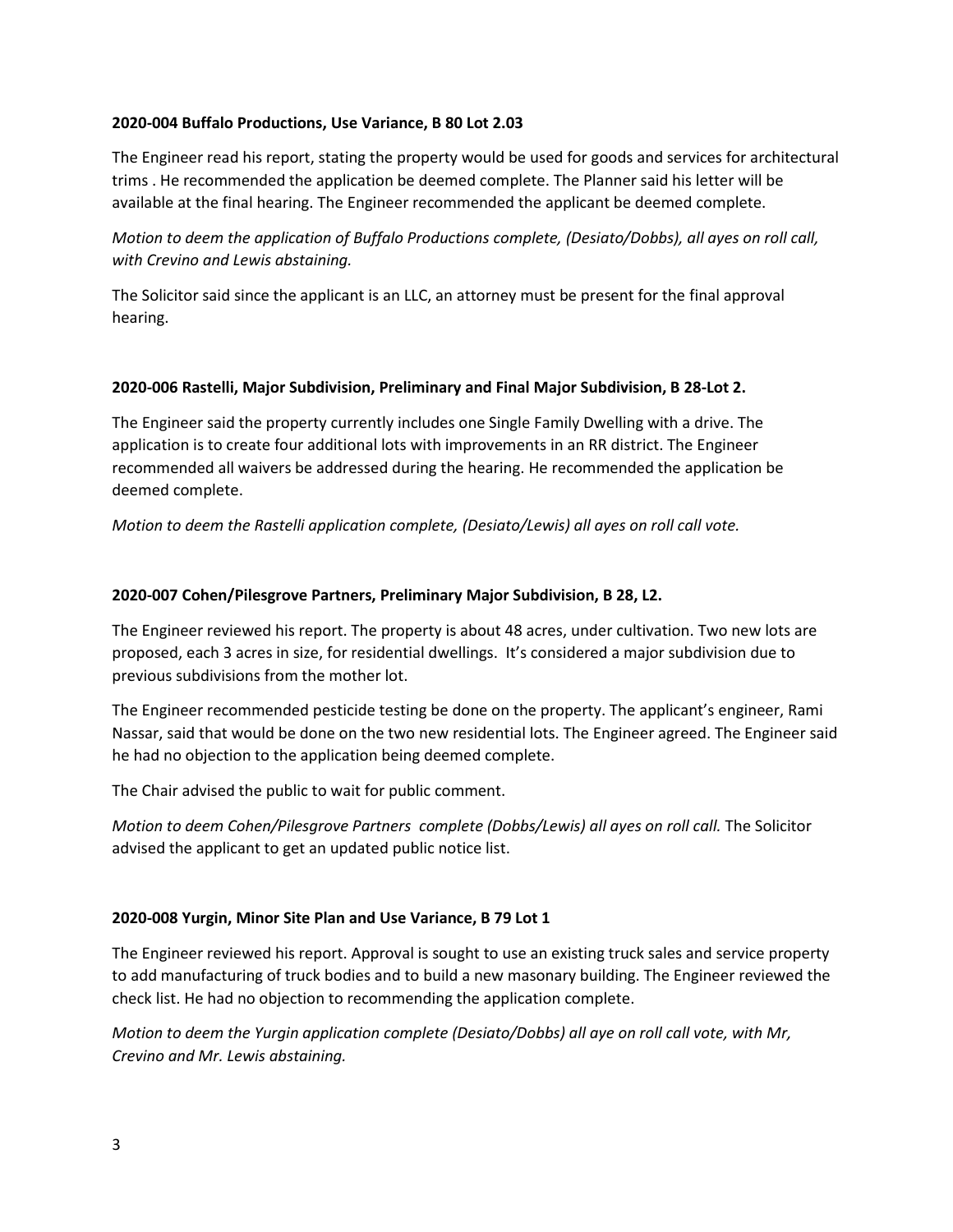### **Public Hearing**

### **2020-006 Rastelli, Preliminary and Final Major Subdivision, B 30 Lots 1, 11, 11Q**

The Solicitor said he reviewed all notices and the Board has jurisdiction to hear.

The Solicitor swore in Engineer Gary Sivalier and applicant Dan Rastelli.

Kathryn Ward, attorney for the applicant, described the request to develop 95+ acres for additional single family residents under the country estate option, in which four homes would be build for children. Mr. Sivalier reviewed the plans, which include the drives and essential common areas for servicing the new homes and the existing home. He reviewed submissions to the state for various approvals. Ms. Ward said tonight's presence is solely for the subdivision, not the individual home lots.

The Engineer reviewed his May 15, 2020 report, asking about plans for lighting, landscaping, trees along the lane, shade tree requirements, and buffers. The applicant indicated the rural character would be maintained and specifics would be submitted with the individual lot site plans. No clear-cutting would take place. The applicant said he will comply with grading, underground utilities and other items during the lot plans. The drive will be a private road to be maintained by the applicant, and a stop sign will be installed, with utility and access easements for the other four lots. The existing driveway allows access points to the farm areas. The Engineer said he is concerned about the street not being marked for 911 calls. A number of additional areas will need to be addressed in the public hearing and in deeds, along with a maintenance and financial plan to ensure the stormwater plan will be maintained. The applicant said that owner, living in the existing home, will take care of those matters and it will be presented at the hearing. The Engineer said the widening of the existing road will be in compliance, and proposed wells will need to be determined. Mr. Sivalier said the items listed by the engineer are being addressed. He said he does not think the addition of four septics on the tract will warrant a nitrate dilution model, and the view shed plan is not necessary because the view from the road will not change. There was discussion about soil testing, and the applicant said there were no levels exceeding the residential direct contact standards. The engineer itemized approvals that will need to be filed.

The Planner reviewed his report of May 11, 2020. He said many of the concerns have already been addressed. He reviewed the country estate option, which includes a conservation easement. The applicant said in 1980-81, Brookside Estates had been planned for 40-plus housing on 1-plus acre lots, all approved by the Planning Board and filed. He said those lots would be abandoned. The applicant's engineer described the areas surrounding the tract. The Planner asked whether the new six acre lots would be farmed; the applicant said that is possible. The applicant confirmed there would not be any accessory buildings in the conservation area. The Planner discussed setback requirements, wetlands, orientation of the lots with respect to solar panels. The applicant said each house will be unique, including its orientation. The board asked for several clarifications. Mr. Crevino asked whether in the future could non-family members purchase one of the homes. The applicant's attorney said that could take place, but it is not the plan now. She said the Township would not absorb costs for maintaining the road, because that would be part of the purchase of the individual house.

#### *Motion to open to the public (Lewis/Desiato) all ayes on voice vote.*

Jeff Taylor, whose property abuts the tract, said he has lived here 32 years, and he is concerned about the speed of existing traffic on Marlton Road, which is far above the speed limit, and asked whether